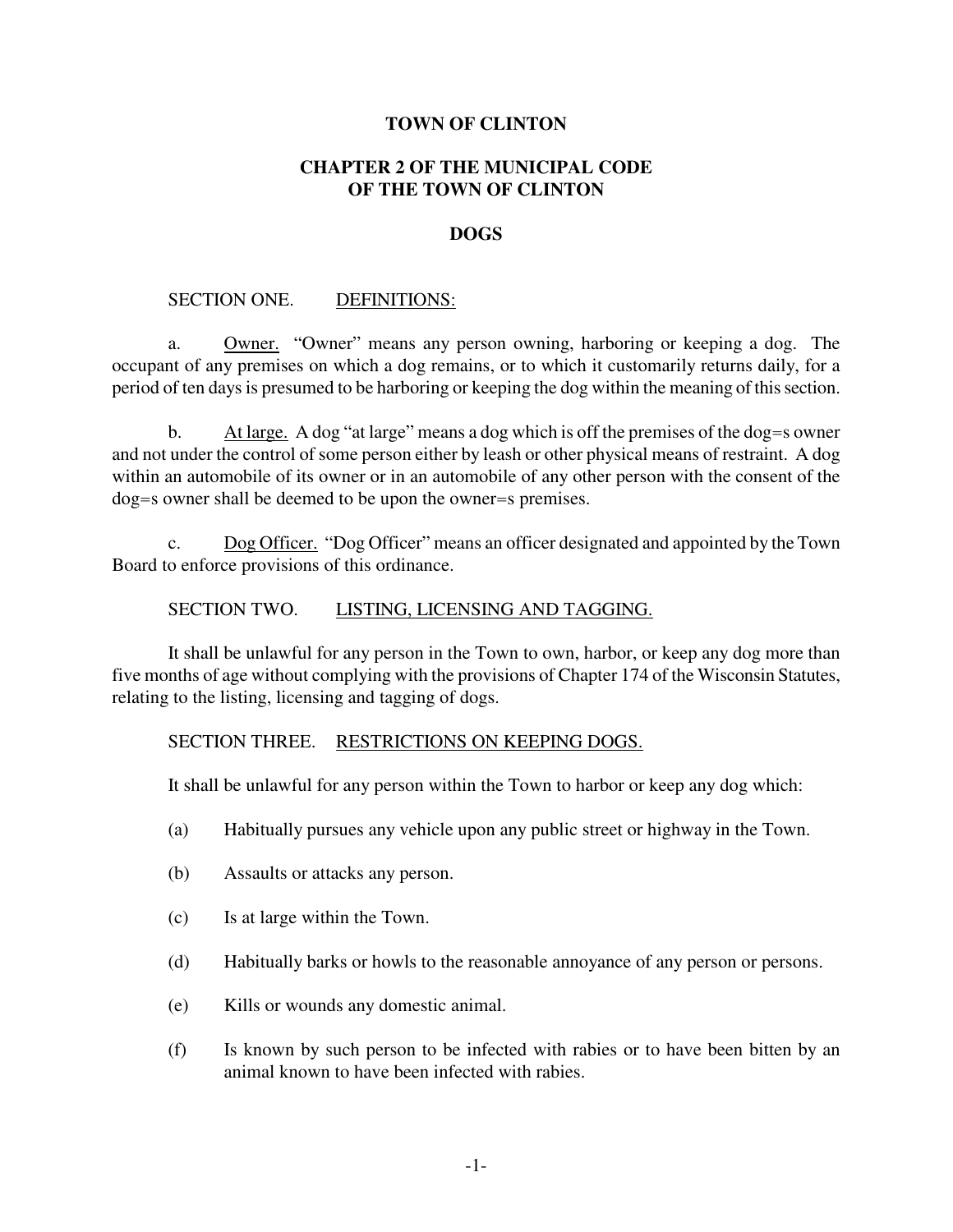## SECTION FOUR. DUTY OF OWNER IN CASE OF DOG BITE.

Every owner who knows that his or her dog has bitten any person shall immediately report such fact to the Dog Officer or the Town Chairman and shall keep such dog confined for not less than 14 days or for such period of time as the Dog Officer shall direct. The owner of any such dog shall surrender the dog to the Dog Officer or any law enforcement officer upon demand for examination.

# SECTION FIVE. **IMPOUNDING OR DESTRUCTION OF DOGS.**

a. Impounding. In addition to any penalty hereinafter provided for a violation of this ordinance, any law enforcement officer or the Dog Officer may impound any dog which habitually pursues any vehicle upon any public street or highway of the Town or assaults or attacks any person, or kills or wounds any domestic animal, or is infected with rabies, or is at large within the town. Possession of dogs impounded under this section may be obtained by paying \$5.00 to the Town Treasurer, plus the cost of keeping said dog. Dogs impounded for a period of seven (7) days may be destroyed by or under direction of the Town Chairman or the Dog Officer or the law enforcement officer who impounded the dog in accordance with Section 174.046(9) of the Wisconsin Statutes.

b. Destruction of Dogs Dangerous to the Public.. Any dog found or being within the limits of the town, whether licensed as required by law or not, which is known to be or which there is good reason to believe is made, vicious or dangerous to the public, or which has bitten any person so as to cause a wound which bleeds, may be killed by the Dog Officer or a law enforcement officer. The Dog Officer and any law enforcement officer are given power and authority to enter on private premises for the purpose of finding, taking or killing any such dog, and when any such dog has been killed, the Dog Officer shall have the same removed and buried or otherwise disposed of, unless the owner thereof agrees to see that the carcass of any such dog is buried. Any person owning or having possession, care or control of any dog which is commonly called mad or vicious or dangerous or which has bitten any person as set forth in this section shall permit the Dog Officer to take and kill or impound such dog.

SECTION SIX. PENALTY.

Any person, firm or corporation who shall violate any provision of this ordinance shall upon conviction thereof forfeit not less than \$10.00 nor more than \$200.00, together with the costs of prosecution, and in default of payment of such forfeiture and costs of prosecution shall be imprisoned in the county jail until such costs and forfeitures are paid, but not exceeding 30 days. Each violation and each day a violation continues or occurs shall constitute a separate offense.

# SECTION SEVEN. STATE LAW.

Nothing contained herein shall be deemed to limit or restrict the application of any state law or administrative regulation of any state agency regulating the subject of this ordinance.